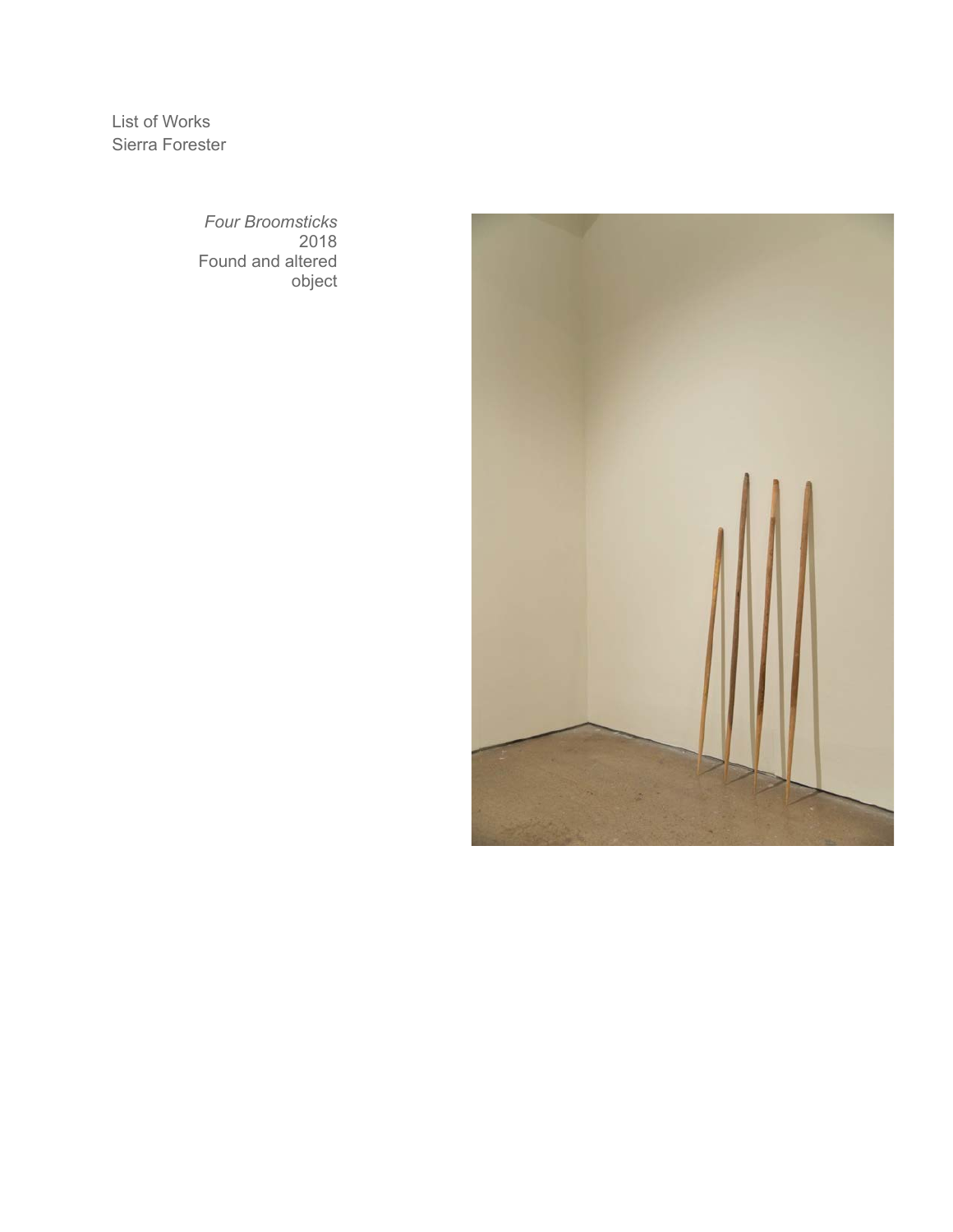## *Four Broomsticks,* detail





*Orb* 2018 Suspended ceramic sculpture made with stoneware and twine

A suspended object to demonstrate the passing of time. This piece was used in a performance piece by the artist. In the installation the artist would enter the space and twist the twine to create tension in the object. Over the course of the day the object would slowly release tension, revolving continuously until stillness prevailed movement.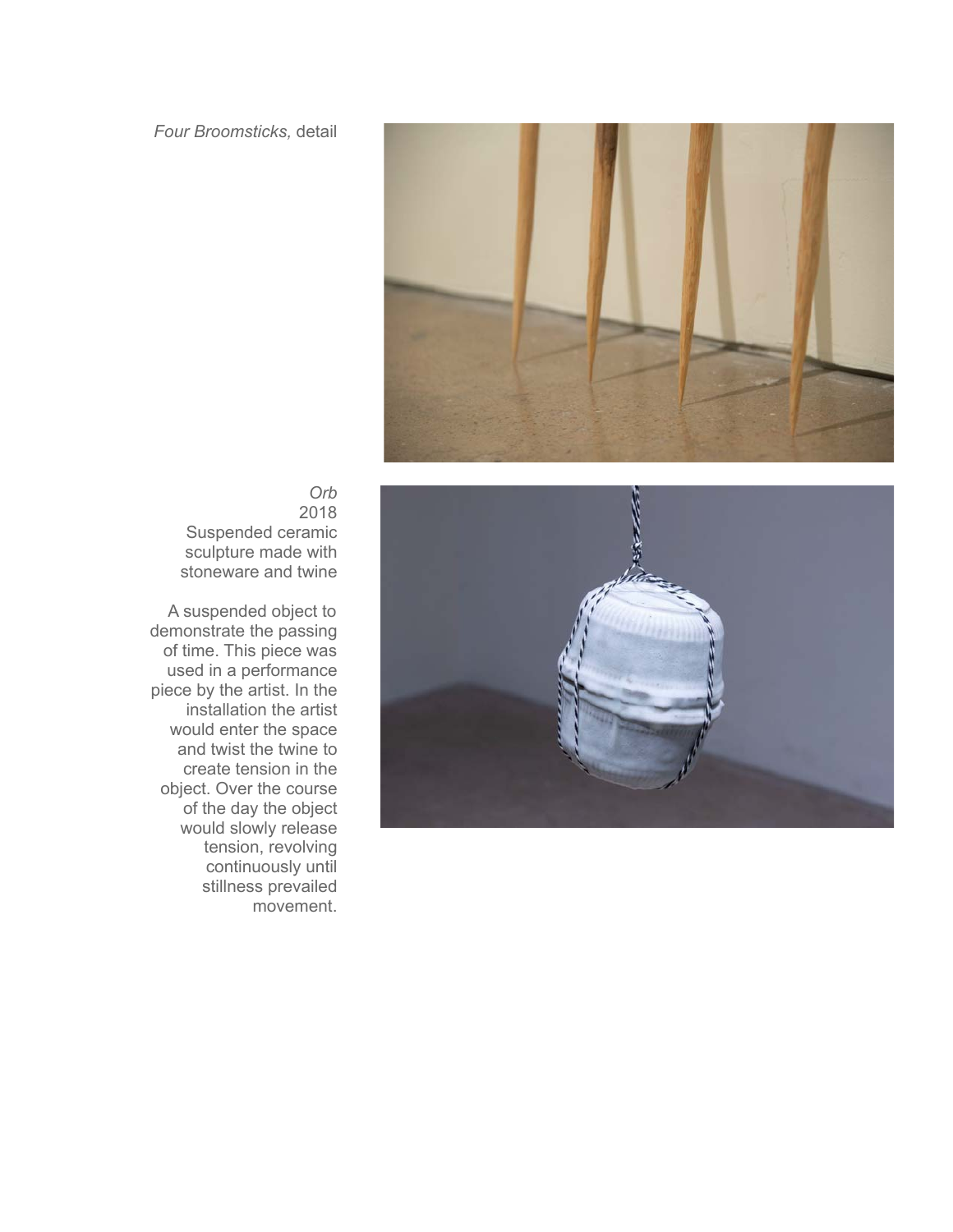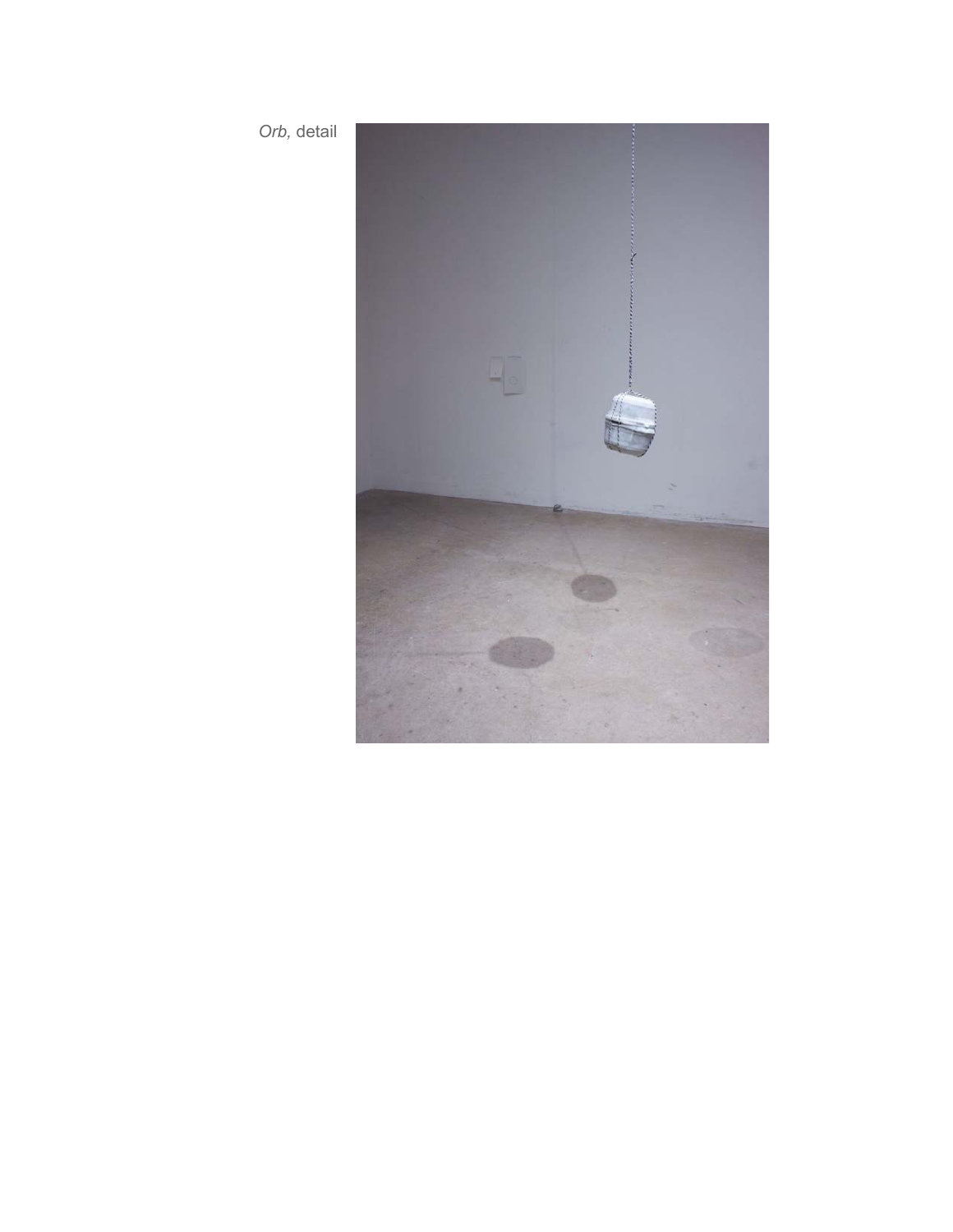

*A Mass Well Dispersed is the Hardest to Confront* 2020 Graphite on strathmore paper 6'x7'

An extended drawing project that consisted of slowly building single brief pencil strokes to create a blended and yet muted surface. During the process of the drawing, notions of condensing a seemingly endless mass began to form. If you were to depict the number of deep breaths in this very moment in time, what would that look like? The drawing was completed at 120 hours of drawing time over the course of several months.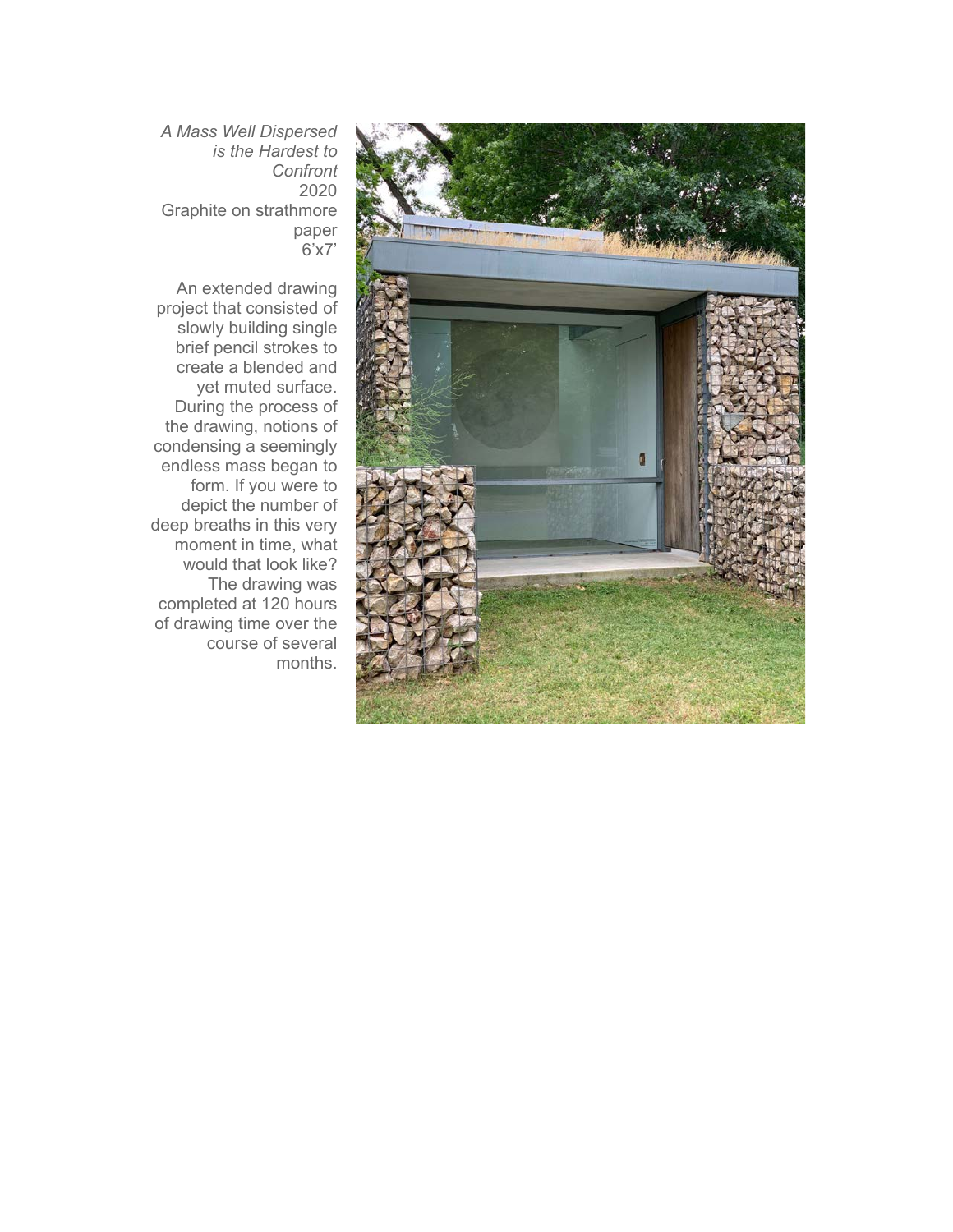*A Mass Well Dispersed is the Hardest to Confront,* detail

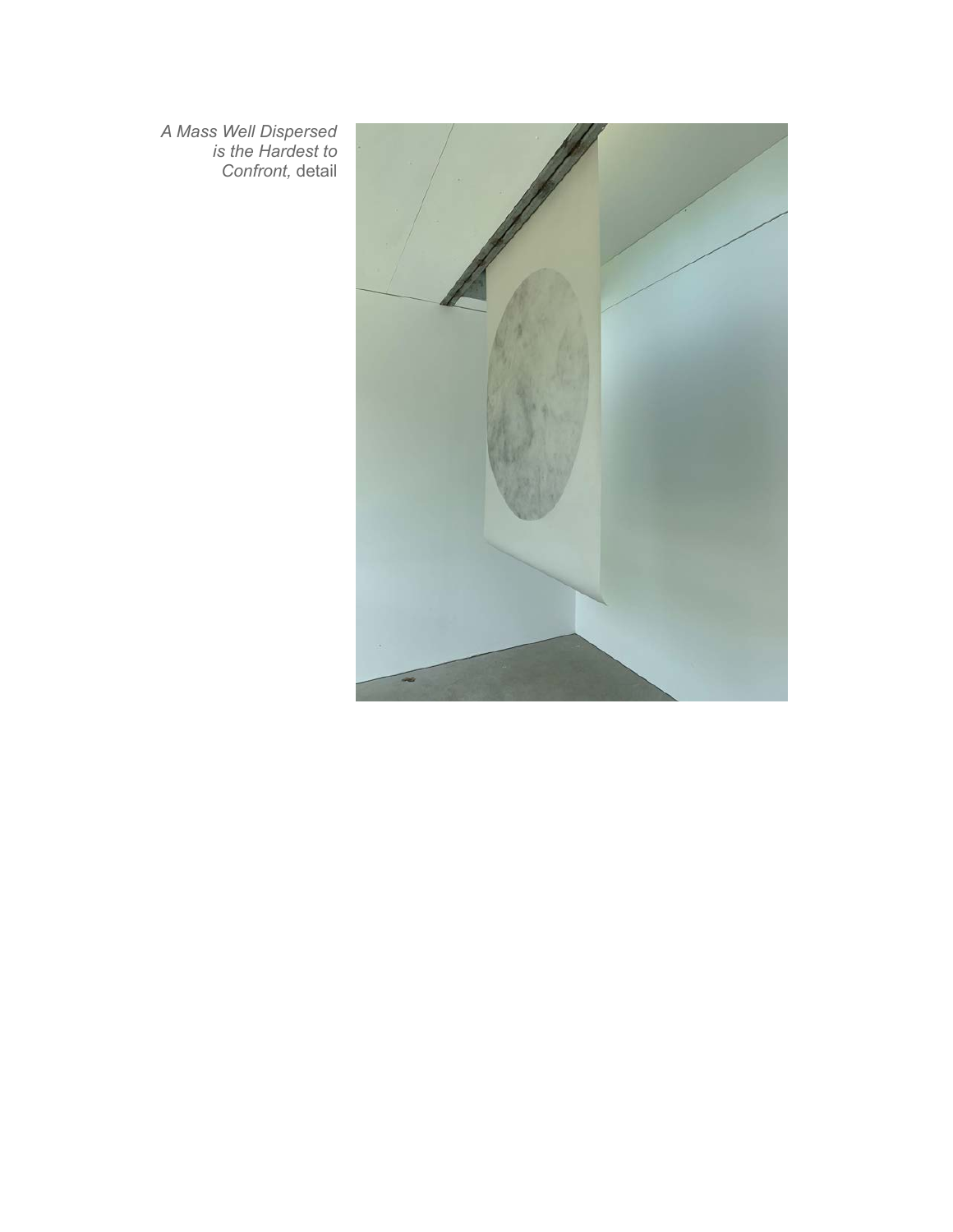

*Together, Apart.* 2021 Graphite and color pencil on strathmore 22"x30"

After enduring prolonged distance, uncertainty, and longing, the importance of physical touch, space, and connection is heightened. With a shift in value among interpersonal relationships I have become enamoured with the hand as our primary tool for human touch.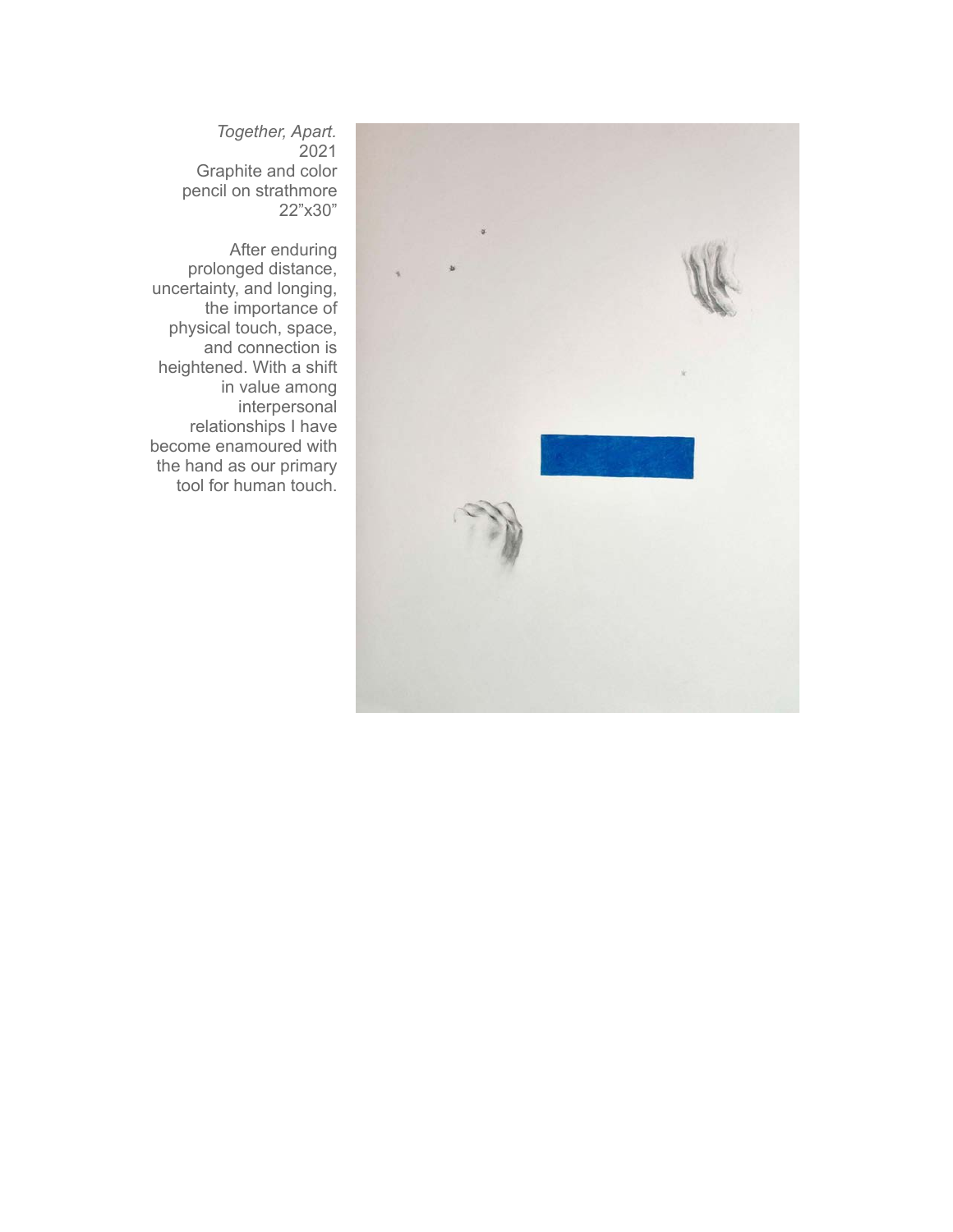

*Self Portrait* 2017 Wooden panel, linen, oil paint 25"x 40"

"Self Portrait" attempts to investigate the parameters of painting by striping itself to its raw and traditional materials. Can a piece comprised of painting ingredients still live as a painting regardless of how far the materials are broken down or combined? At what point does its origin disappear? Furthermore, can one still exist as the same being once they are broken down to their rawest corporal or cerebral forms?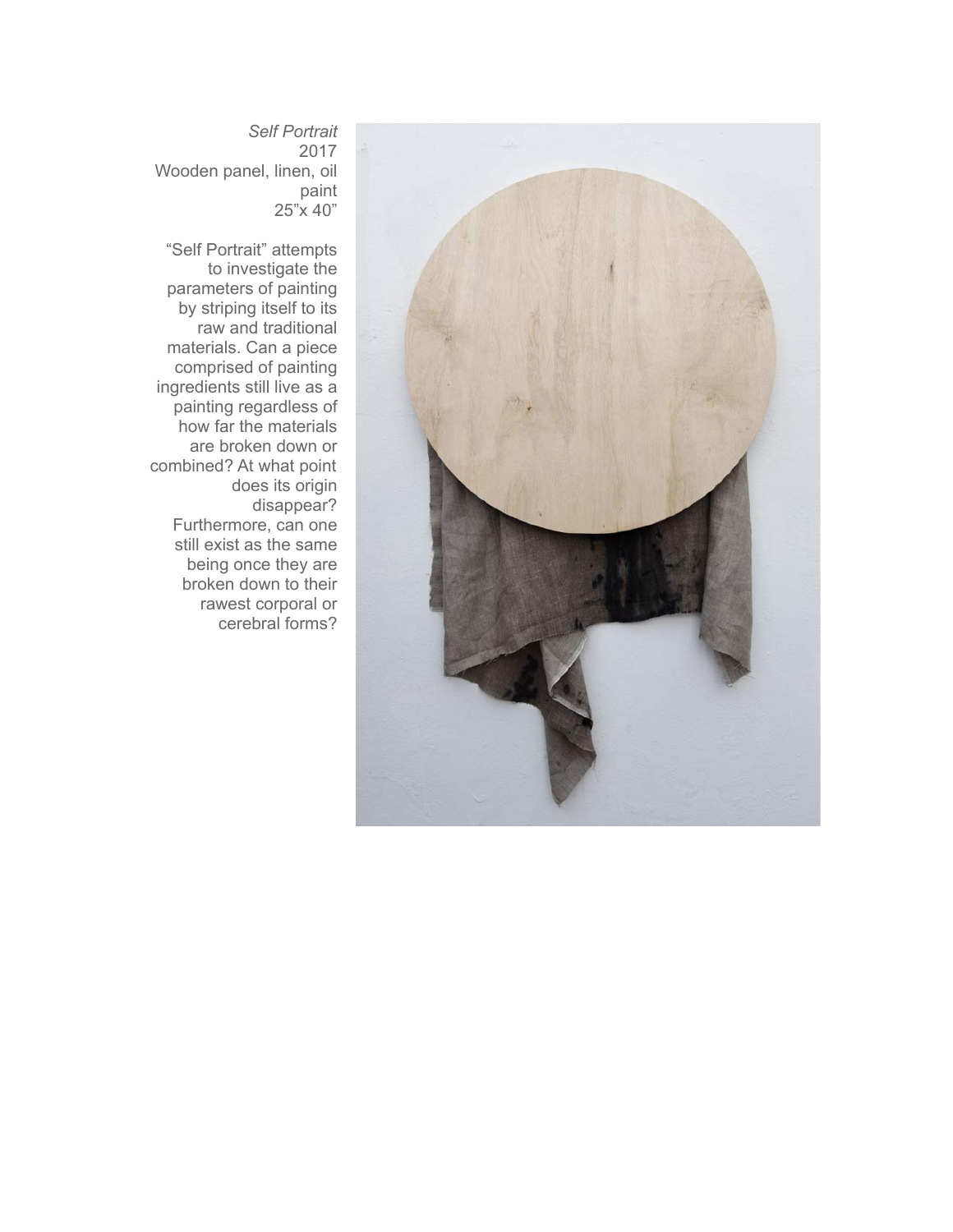

*Little Visits* 2017 Oil paint on linen-wrapped wooden panel 14"x14"

A painting that illustrates the precarious nature of experiencing loss. Grief is a sensation that, once experienced, never truly resolves. Although, individuals may find comfort in understanding that the presence of grief and heartache from losing someone is the very presence of their soul resting within you.



*Sutured* 2019 Ceramic sculpture broken and repaired with glaze and twine 7"x 5"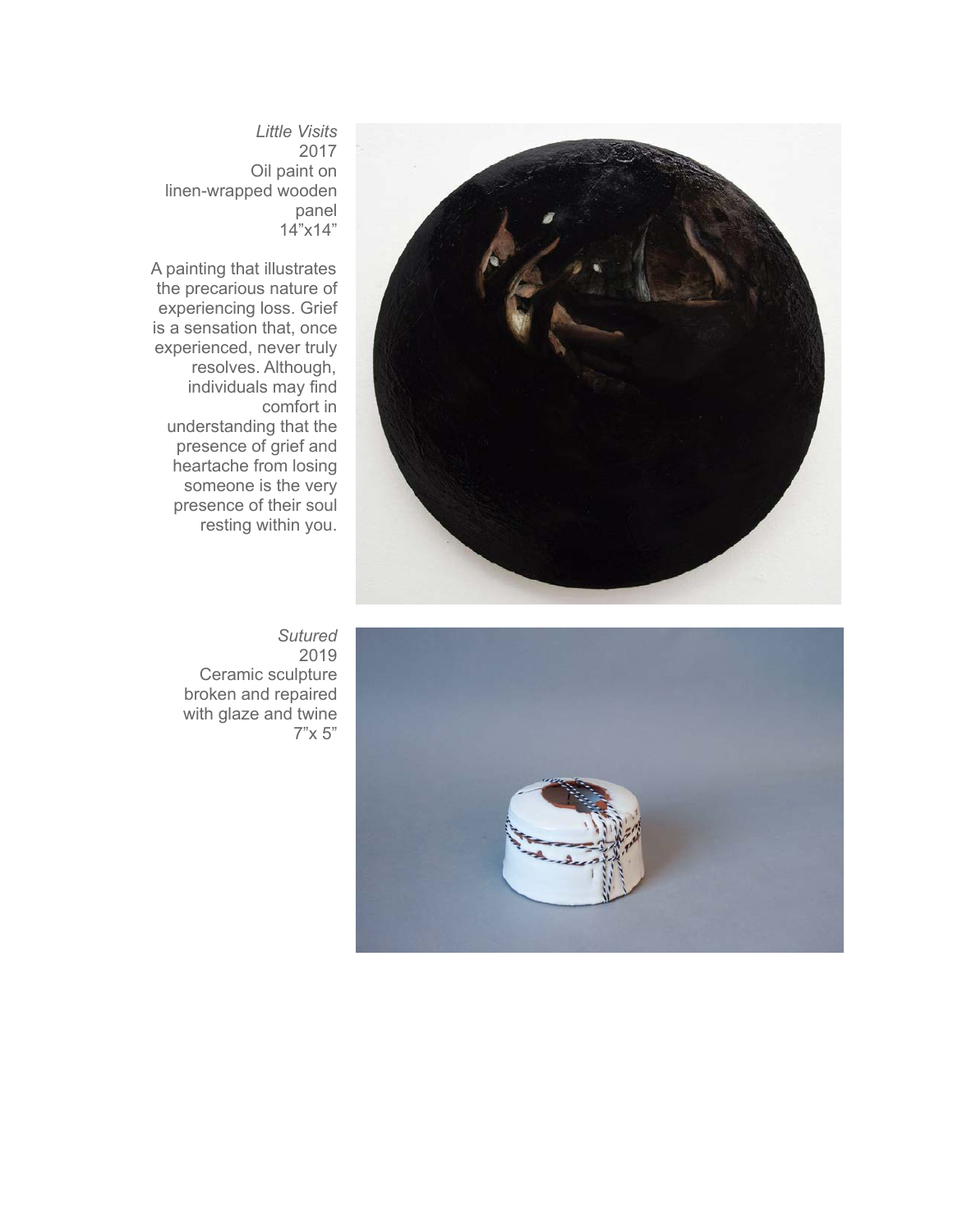

*Self Portrait* 2021 Instant film 2"x3.5"

In following our own narrative, one occasionally asks, when will I be whole? Was I ever?

Enduring the uncertainties and undue stress life warrants leads the mind through a labyrinth of questions without answers. Though darkness is inevitable, true discovery and reconstitution of the self begins.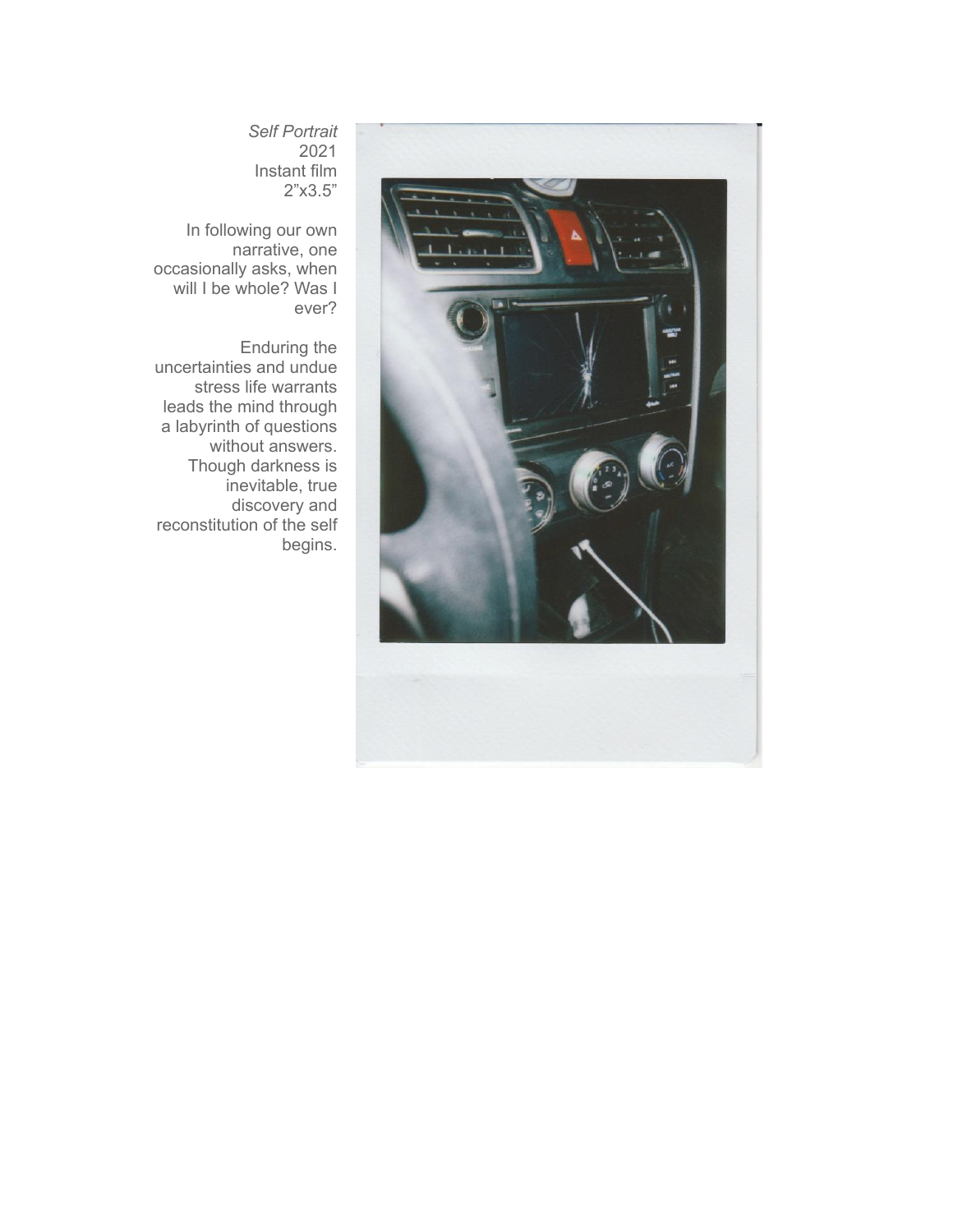

*T7* 2019 Single-fired stoneware, ceramic sculpture

*Floor Study, Studying on the Floor* 2018 Ink on papers

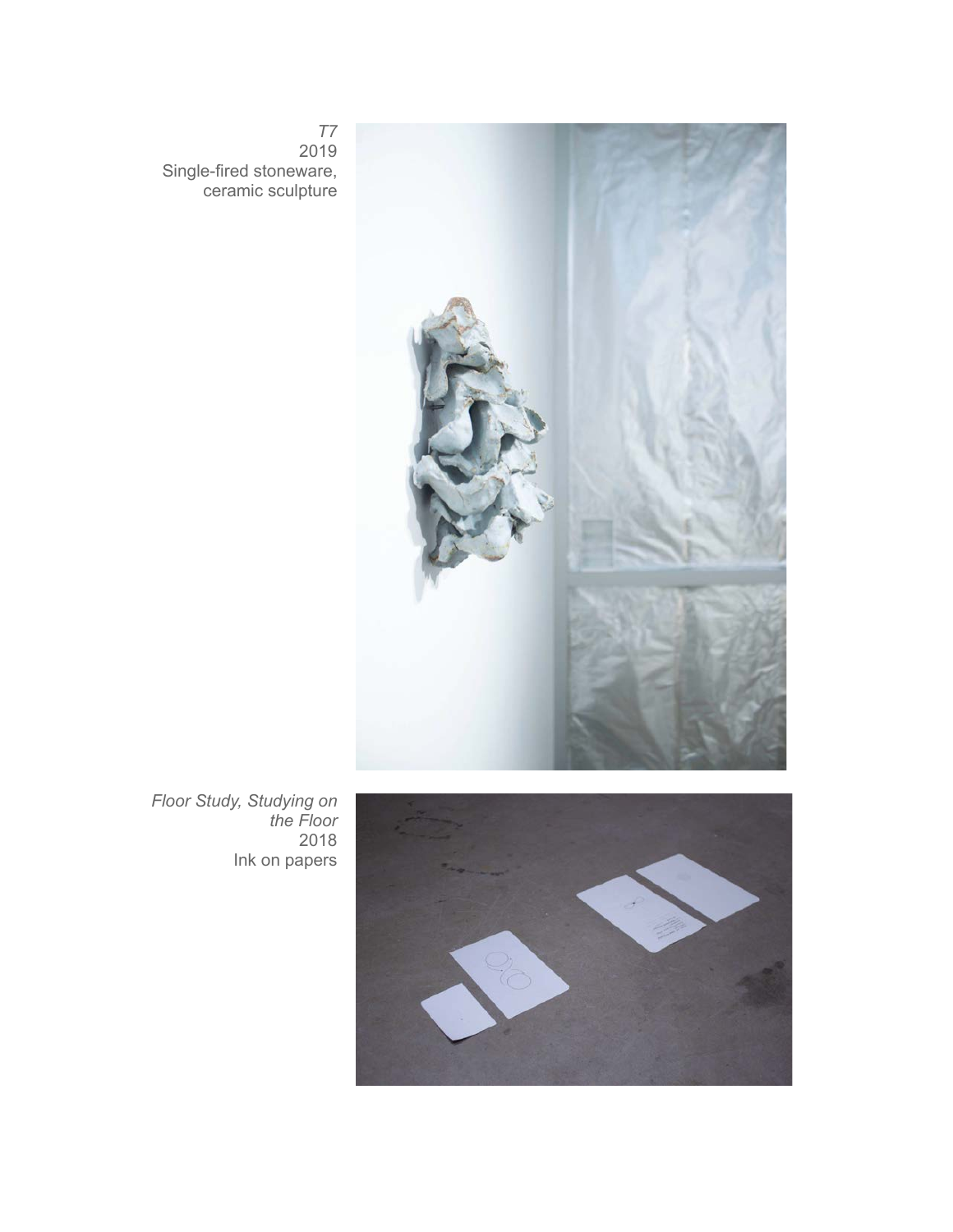

*ROTATE* 2019 Found object, discarded granite trimmings, candle lighting

*ROTATE,* detail

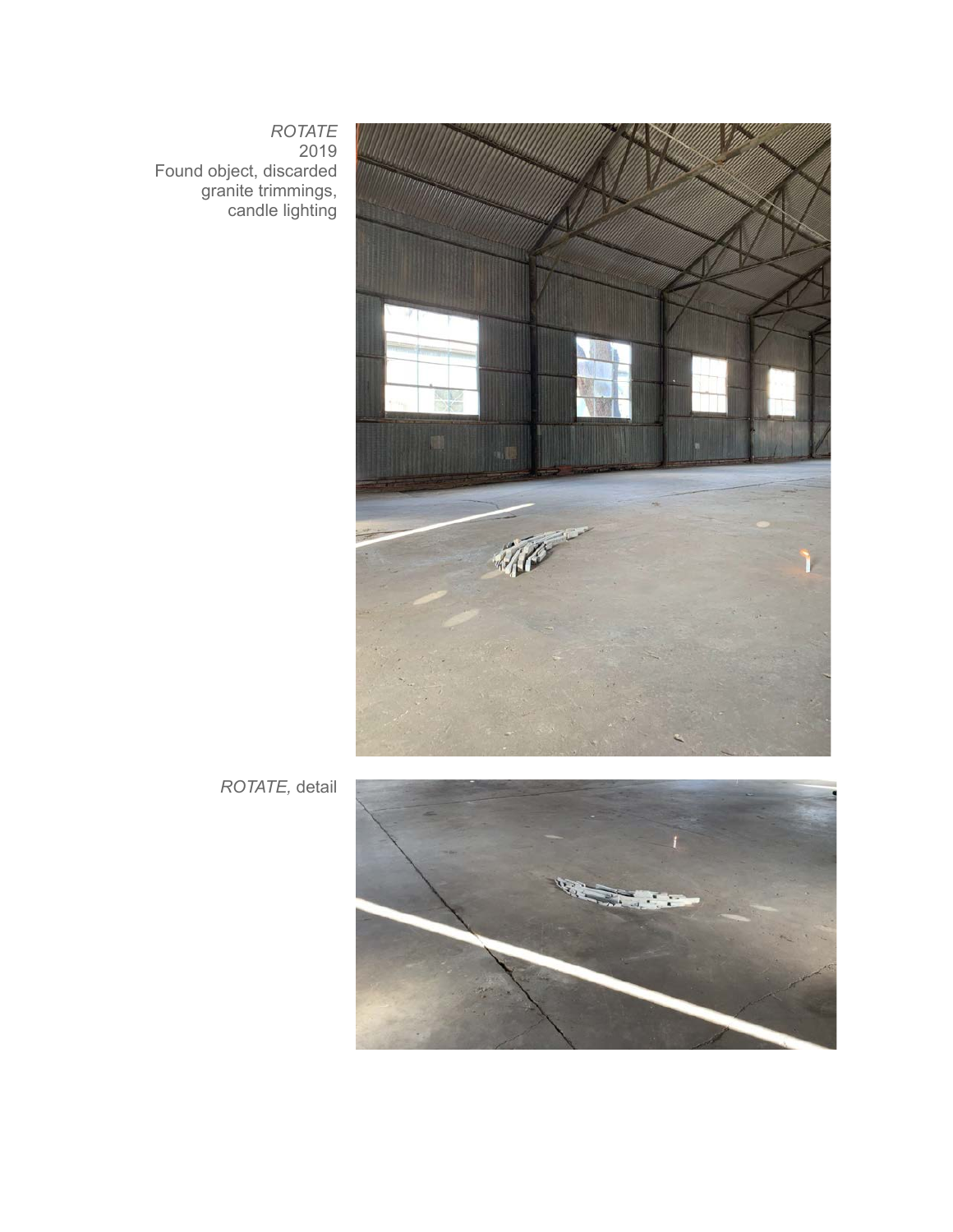*You Are Here* 2020 Installation shot of foiled windows, drawing suspended with copper tape



*You Are Here,* detail

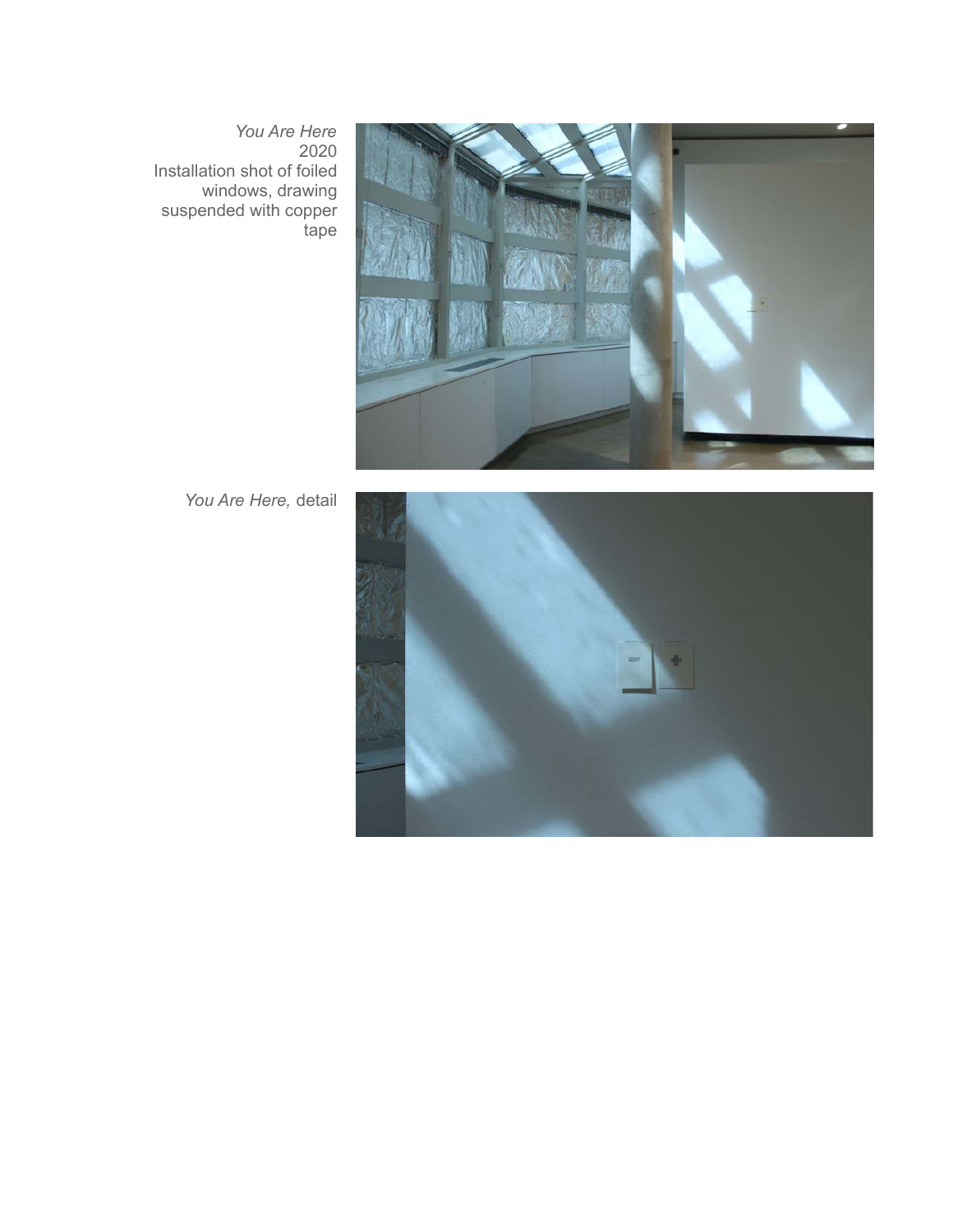*You Are Here* 2020 Installation shot of foiled windows and unfired slip casts



*You Are Here,* detail

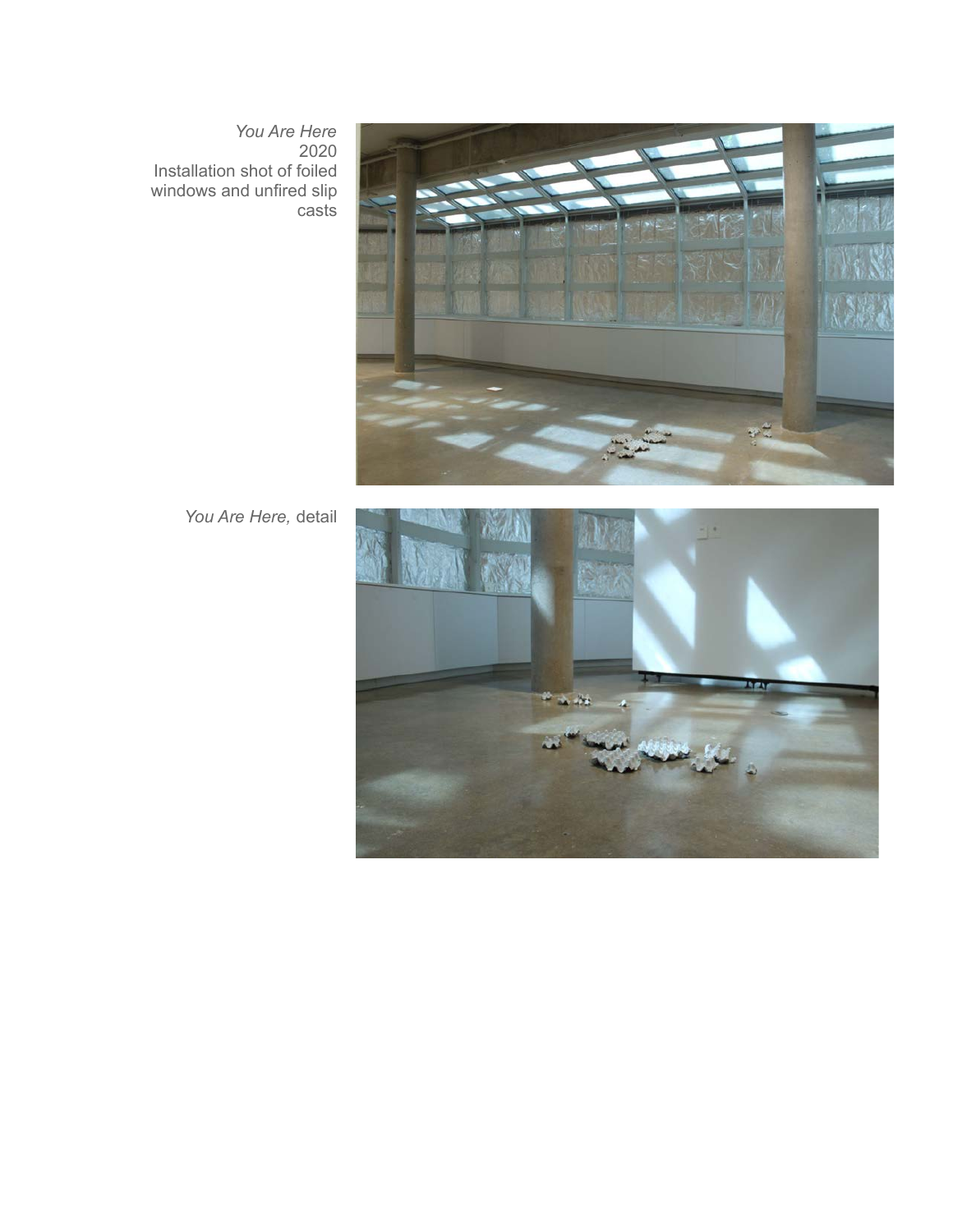*A Well Condensed Mass is the Easiest to Confront* 2019 Billboard project with The Modern Art Museum of Fort Worth



*Cycles of Affirmation P.1: The Self* 2018 Ink on paper

A diagram of the exchange of affirmations within the self.



CYCLES OF AFFIRMATION: THE SELF **UNITY OF ALL ACTIONS THE REAL ACTION CONTRACT AND ACTIONS AND ACTIONS AND ACTIONS AND ACTIONS AND SELF BURGLERS ARE SELF BURGLERS ARE SELF AND SELF ACTIONS ARE SELF AND SELF ACTIONS ARE SELF ACTIONS ARE SELF ACTIONS ARE S**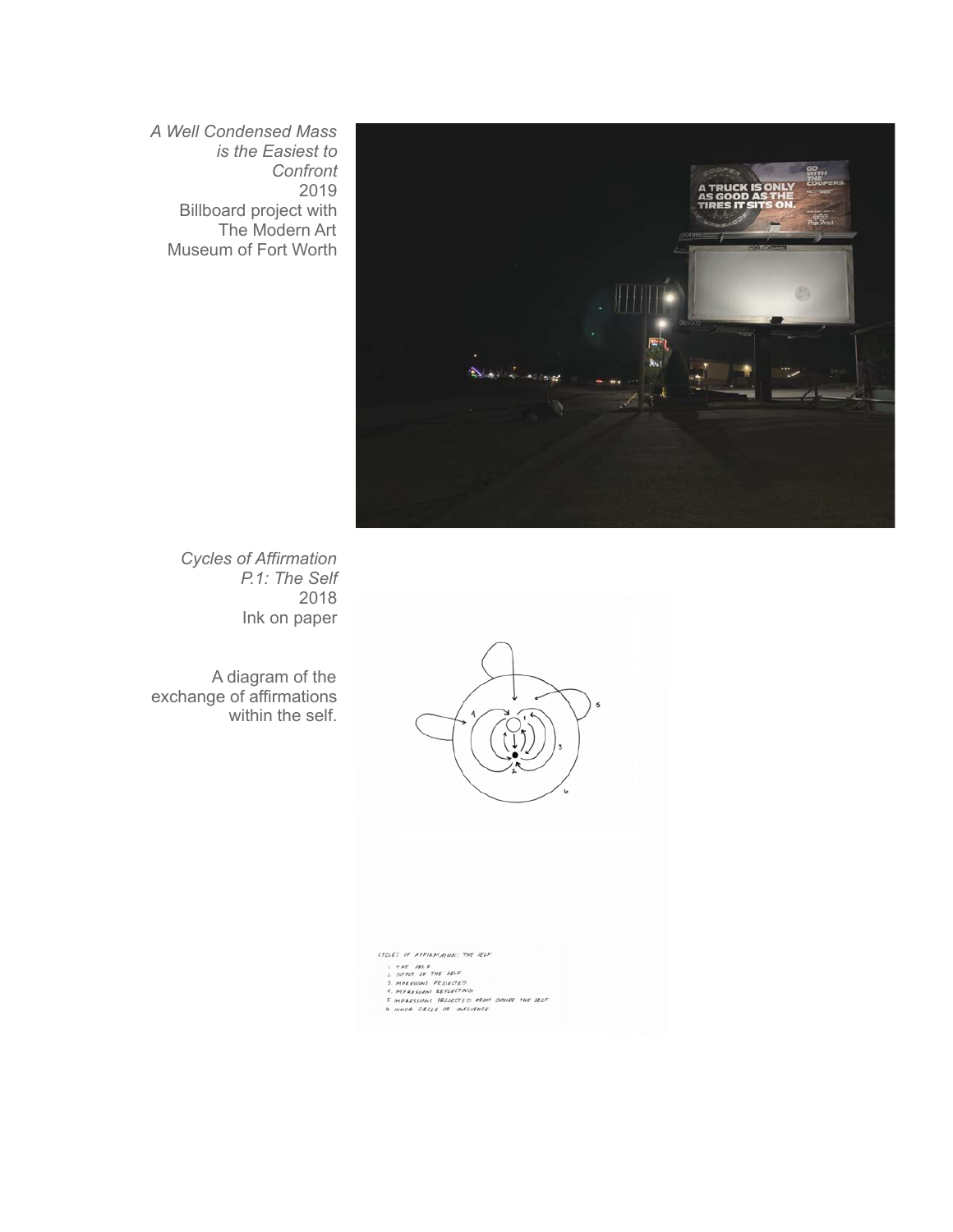*Cycles of Affirmation P.2: The Other* 2018 Ink on paper.

A diagram of the exchange of affirmations between the self and the other.



CYCLES OF MESSPHATING: THE STHER | THE SELF  $\begin{array}{ll} \textit{I. } \mathcal{D}\mathcal{U} & \textit{SUE} \\ \textit{I. } \mathcal{D}\mathcal{U} & \textit{SUE} \\ \textit{2. } \mathcal{D}\mathcal{H} & \textit{SUEZ} \\ \textit{3. } \mathcal{D}\mathcal{H}\mathcal{E}\mathcal{B}\mathcal{H}\mathcal{H}\mathcal{H} \\ \textit{4. } \mathcal{C}\mathcal{H}\mathcal{U} \mathcal{U} & \textit{in} \mathcal{D}\mathcal{H}\mathcal{H} \\ \textit{5. } \mathcal{C}\mathcal{R}\mathcal{U}\mathcal{U} & \textit{in$ 

*Question Driven Questions* 2018 White reflective ink on white paper.

A list of questions written on a page, each question driven by the last.

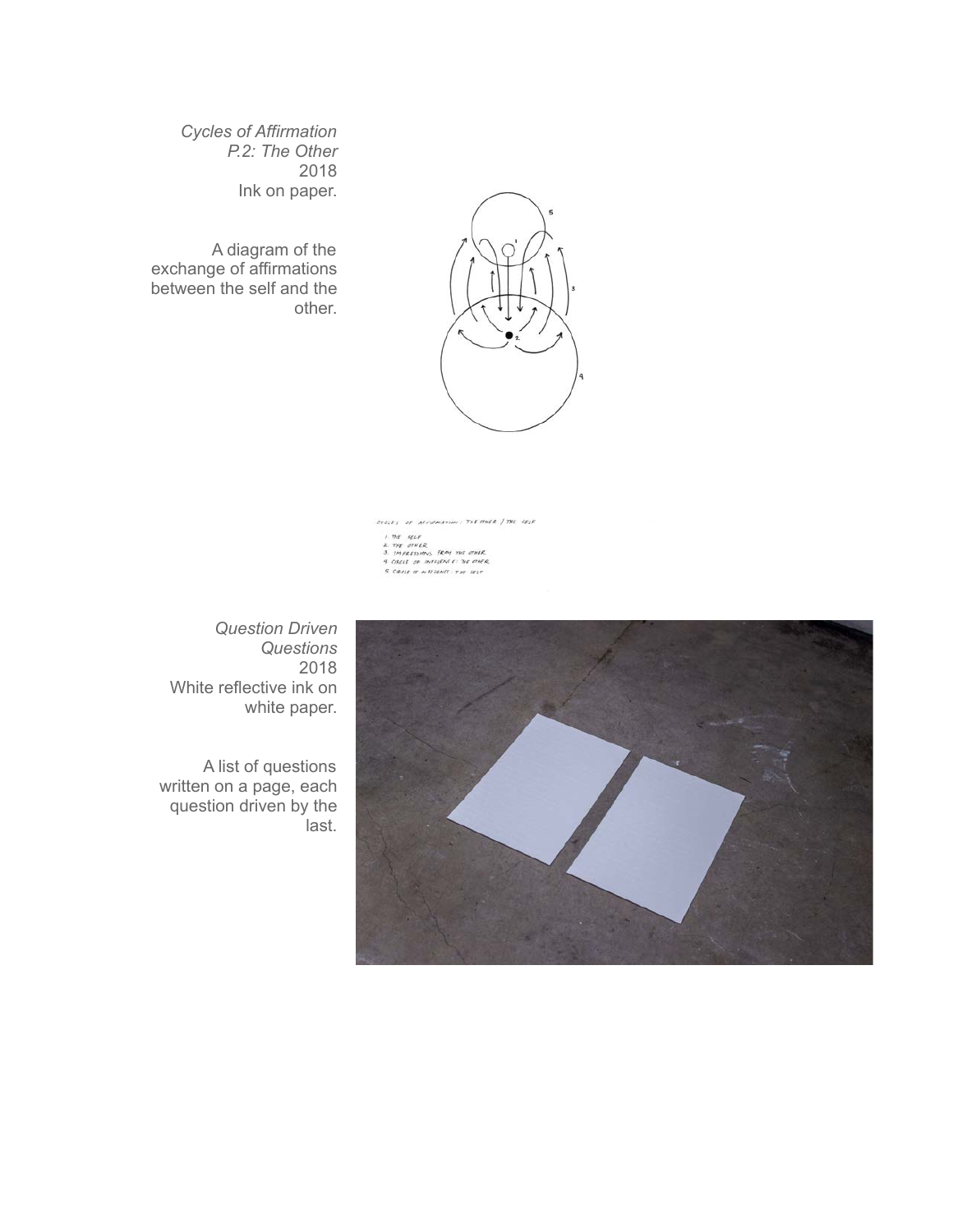

*Forever and Always* 2019 Installation of ceramic sculpture and twine, sculptures were made from discarded brick and concrete.

These items were fired in the kiln and fused together with glaze. Due to the extreme temperatures, the pieces slowly fell to dust over the course of an evening.